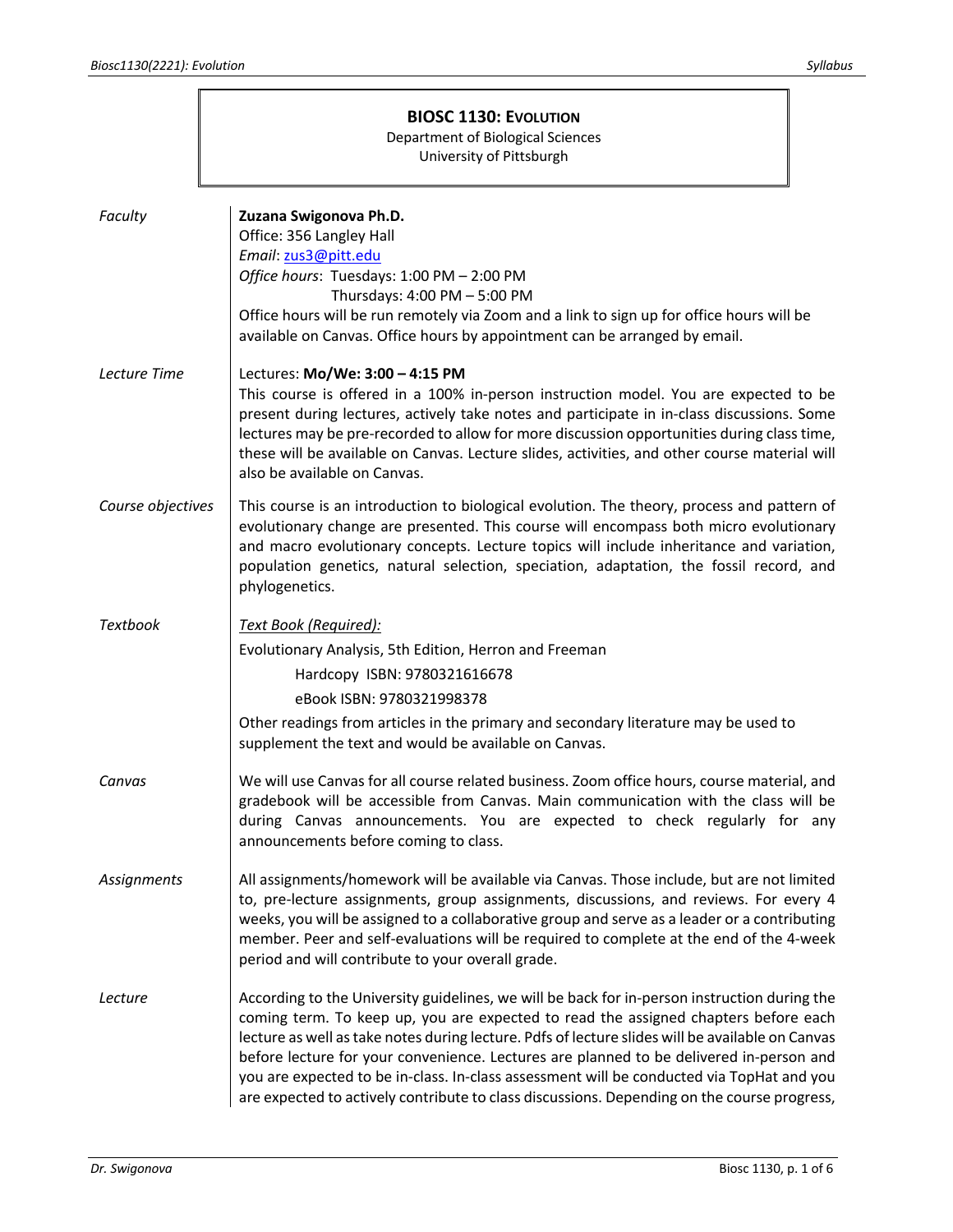|                               | some lectures may be pre-recorded. Be prepared for each lecture and keep up with your<br>studying (review past material and come to office hours if you need help).                                                                                                                                                                                                                                                                                                                                                                                                                                                                                                                                                                                                           |                                  |          |          |                   |                                                                                                                                                                                           |
|-------------------------------|-------------------------------------------------------------------------------------------------------------------------------------------------------------------------------------------------------------------------------------------------------------------------------------------------------------------------------------------------------------------------------------------------------------------------------------------------------------------------------------------------------------------------------------------------------------------------------------------------------------------------------------------------------------------------------------------------------------------------------------------------------------------------------|----------------------------------|----------|----------|-------------------|-------------------------------------------------------------------------------------------------------------------------------------------------------------------------------------------|
| Office hours                  | All office hours are hold via Zoom and accessible from Canvas. You will be allowed to pre-<br>register for a 15 minutes time slot in a group of (up to) 4. In addition to the scheduled office<br>hours, you can also request office hour by appointment if the scheduled office hours do<br>not fit your schedule. Depending on the progress of the term, the time of office hours may<br>change during the semester to accommodate most students. You are expected to be<br>prepared for the office hours with questions written down or marked in your notebook.                                                                                                                                                                                                           |                                  |          |          |                   |                                                                                                                                                                                           |
| Class Etiquette               | The following rules apply to minimize class disruptions. You are expected to come to class<br>on time. Late arrivals will be noted, and disruption penalty may be awarded to your overall<br>assessment. You will have plenty of opportunities to ask questions, so be prepared for class<br>if you have any. If giving answers to your questions require more time, you may be asked<br>to see me during office hours. It is in your best interest to try to communicate as effectively<br>and efficiently as possible with your instructor and classmates. Inappropriate behavior and<br>offensive speech/texting will not be tolerated and will be dealt according to the University<br>of Pittsburgh Code of Conduct and the University Guidelines on Academic Integrity. |                                  |          |          |                   |                                                                                                                                                                                           |
| Computers &<br><b>Tablets</b> | It is your responsibility to have an appropriate electronic device that allows you to connect<br>to the class for in-class assessment (using TopHat) and access course material via Canvas.                                                                                                                                                                                                                                                                                                                                                                                                                                                                                                                                                                                   |                                  |          |          |                   |                                                                                                                                                                                           |
| Grading                       | All exam quizzes (paper based) will be conducted during class time. Group assignments and<br>reviews will be accessible from Canvas and all submissions also occur via Canvas within<br>designated links. Please follow the course schedule that will list all due dates. There are no<br>participation points, all points are from completed work. Final grades will be determined<br>based on the percentage of points collected from assigned work as follows:                                                                                                                                                                                                                                                                                                             |                                  |          |          |                   |                                                                                                                                                                                           |
|                               |                                                                                                                                                                                                                                                                                                                                                                                                                                                                                                                                                                                                                                                                                                                                                                               | <b>Assessment</b>                |          |          | <b>Allocation</b> |                                                                                                                                                                                           |
|                               |                                                                                                                                                                                                                                                                                                                                                                                                                                                                                                                                                                                                                                                                                                                                                                               | Exam Quizzes                     |          |          | 75 %              |                                                                                                                                                                                           |
|                               |                                                                                                                                                                                                                                                                                                                                                                                                                                                                                                                                                                                                                                                                                                                                                                               | Pre-lecture & review assignments |          |          | 8%                |                                                                                                                                                                                           |
|                               |                                                                                                                                                                                                                                                                                                                                                                                                                                                                                                                                                                                                                                                                                                                                                                               | Group work                       |          |          | 13 %              |                                                                                                                                                                                           |
|                               | Peer & Self-evaluation - Group reflection<br>4 %<br>Final grade will be determined according to the grading scale as follows:                                                                                                                                                                                                                                                                                                                                                                                                                                                                                                                                                                                                                                                 |                                  |          |          |                   |                                                                                                                                                                                           |
|                               |                                                                                                                                                                                                                                                                                                                                                                                                                                                                                                                                                                                                                                                                                                                                                                               |                                  |          |          |                   |                                                                                                                                                                                           |
|                               |                                                                                                                                                                                                                                                                                                                                                                                                                                                                                                                                                                                                                                                                                                                                                                               | Final %                          | Grade    | Final %  | Grade             |                                                                                                                                                                                           |
|                               |                                                                                                                                                                                                                                                                                                                                                                                                                                                                                                                                                                                                                                                                                                                                                                               | 98                               | A+       | 72       | C                 |                                                                                                                                                                                           |
|                               |                                                                                                                                                                                                                                                                                                                                                                                                                                                                                                                                                                                                                                                                                                                                                                               | 92                               | A        | 70       | $C -$             |                                                                                                                                                                                           |
|                               |                                                                                                                                                                                                                                                                                                                                                                                                                                                                                                                                                                                                                                                                                                                                                                               | 90<br>87                         | А-<br>B+ | 67<br>62 | D+<br>D           |                                                                                                                                                                                           |
|                               |                                                                                                                                                                                                                                                                                                                                                                                                                                                                                                                                                                                                                                                                                                                                                                               | 82                               | В        | 60       | D-                |                                                                                                                                                                                           |
|                               |                                                                                                                                                                                                                                                                                                                                                                                                                                                                                                                                                                                                                                                                                                                                                                               | 80                               | В-       | ≤59.9    | F                 |                                                                                                                                                                                           |
|                               |                                                                                                                                                                                                                                                                                                                                                                                                                                                                                                                                                                                                                                                                                                                                                                               | 77                               | $C+$     |          |                   |                                                                                                                                                                                           |
|                               |                                                                                                                                                                                                                                                                                                                                                                                                                                                                                                                                                                                                                                                                                                                                                                               |                                  |          |          |                   | There are no make-up exam quizzes or assignments in this course. If you miss an assigned                                                                                                  |
| <b>Missed Work</b>            | work and do not have a valid excuse, you will receive zero for the work. If you have a valid                                                                                                                                                                                                                                                                                                                                                                                                                                                                                                                                                                                                                                                                                  |                                  |          |          |                   |                                                                                                                                                                                           |
|                               | reason, such as illness, injury, or a death in your immediate family, you must submit in<br>writing a request for an excuse, indicating your name, nature of your emergency/reason                                                                                                                                                                                                                                                                                                                                                                                                                                                                                                                                                                                            |                                  |          |          |                   |                                                                                                                                                                                           |
|                               | for an excuse, date and the types of work you missed no later than 3 business days after                                                                                                                                                                                                                                                                                                                                                                                                                                                                                                                                                                                                                                                                                      |                                  |          |          |                   |                                                                                                                                                                                           |
|                               |                                                                                                                                                                                                                                                                                                                                                                                                                                                                                                                                                                                                                                                                                                                                                                               |                                  |          |          |                   |                                                                                                                                                                                           |
|                               |                                                                                                                                                                                                                                                                                                                                                                                                                                                                                                                                                                                                                                                                                                                                                                               |                                  |          |          |                   |                                                                                                                                                                                           |
|                               |                                                                                                                                                                                                                                                                                                                                                                                                                                                                                                                                                                                                                                                                                                                                                                               |                                  |          |          |                   | the due date. A formal verification material may be required to verify your absence/reason<br>for inability to meet the deadline. If you are eligible for an excuse, you will be given an |

be able to meet a specific deadline, contact Dr. Swigonova immediately.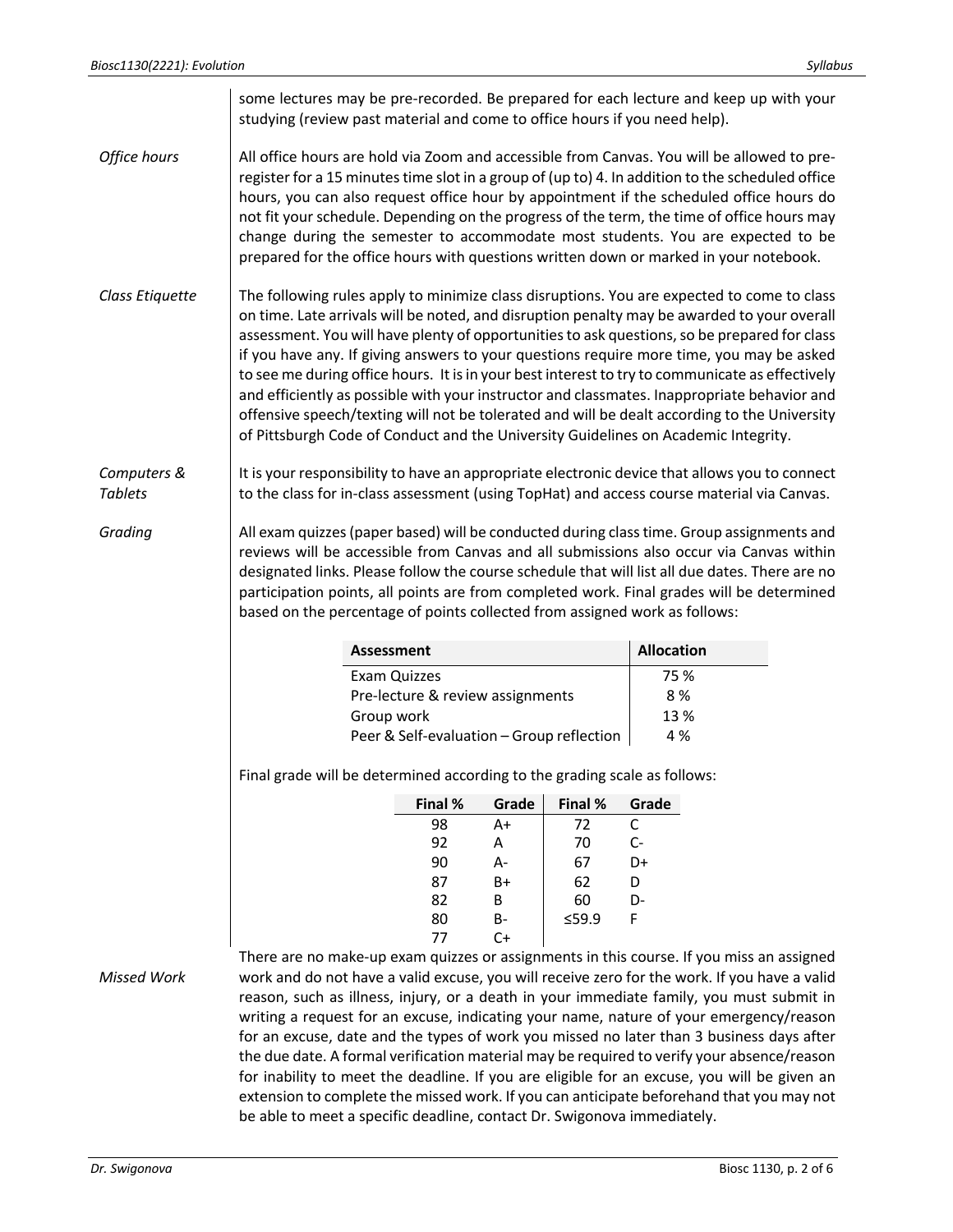|                                             | If you launch late any assignment, you will have the remaining time to complete it. All<br>assignments will have a time window for a due date to allow for flexibility, thus plan<br>carefully! Do submit assignments ahead of the due dates to ensure uninterrupted and<br>timely completion.                                                                                                                                                                                                                                                                                                                                                                                                                                                                                                                                       |
|---------------------------------------------|--------------------------------------------------------------------------------------------------------------------------------------------------------------------------------------------------------------------------------------------------------------------------------------------------------------------------------------------------------------------------------------------------------------------------------------------------------------------------------------------------------------------------------------------------------------------------------------------------------------------------------------------------------------------------------------------------------------------------------------------------------------------------------------------------------------------------------------|
| Flexibility for<br>unforeseen<br>challenges | To allow for unforeseen challenges, flexibility has been built into the assessment as follows:<br>(i) the highest score from an exam quiz will replace your lowest exam quiz score (not<br>applicable for unexcused absence; can be used only once/term); (ii) extra bonus<br>assignment to make up for a lower assessment is available (see course schedule).                                                                                                                                                                                                                                                                                                                                                                                                                                                                       |
| Regrade request                             | You may request a regrade of any portion of an exam quiz by submitting your request in<br>writing and explaining why you think the grading was in error. This request must be<br>submitted to the instructor within one week of the posted results. Please consult the<br>textbook or primary literature and include the references prior to submitting your<br>request.                                                                                                                                                                                                                                                                                                                                                                                                                                                             |
| G grade                                     | If you wish to petition for a G grade, you must submit a request for this change in writing<br>and you must document your reason(s). You will be required to make arrangements for<br>the specific tasks you must complete in order to remove the G grade. You will be expected<br>to sign documentation describing the work that has to be completed and the due date. All<br>required work must be completed by the specified date otherwise a zero will be assigned<br>for the work and final grade will be determined using this score. Remember that G grades,<br>according to CAS guidelines, are to be given only when students who have been attending<br>a course and have been making regular progress are prevented by circumstances beyond<br>their control from completing the course after it is too late to withdraw. |
| <b>Special</b><br><b>Accommodations</b>     | If you have a disability for which you are, or may be, requesting an accommodation, you<br>are encouraged to contact both the instructor for this course and the Office of Disability<br>Resources and Services, 140 William Pitt Union, 412-648-7890/412-624-3346 (Fax), as early<br>as possible in the term. Disability Resources and Services will verify your disability and<br>determine reasonable accommodations for this course.                                                                                                                                                                                                                                                                                                                                                                                             |
| Academic<br><b>Integrity Policy</b>         | Cheating/plagiarism will not be tolerated. Students suspected of violating the University of<br>Pittsburgh Policy on Academic Integrity, from the February 1974 Senate Committee on<br>Tenure and Academic Freedom reported to the Senate Council, will be required to<br>participate in the outlined procedural process as initiated by the instructor. A minimum<br>sanction of a zero score for the exam quiz or assessment will be imposed. View the<br>complete policy at:<br>www.cfo.pitt.edu/policies/policy/02/02-03-02.html.                                                                                                                                                                                                                                                                                                |
| Copyright notice                            | Many of the course materials I provide is my intellectual property and others are protected by<br>copyright. You are welcome to use all the given class material for your private use. Posting my<br>lectures, notes, exams, review packets, answers, keys, etc. or other course material on ANY<br>website without my express written permission is a violation of the academic integrity code.<br>Any student violating the copyright and intellectual property will be charged with a breach of<br>academic integrity. United States copyright law, 17 USC section 101, et seq., in addition to<br>University policy and procedures, prohibit unauthorized duplication or retransmission of course<br>materials. See Library of Congress Copyright Office and the University Copyright Policy                                     |
| Statement on<br>classroom<br>recording      | To ensure free and open discussion of ideas, students may not record classroom lectures,<br>discussions and/or activities without the advance written permission of the instructor, and any<br>such recording properly approved in advance can be used solely for the student's own private<br>use.                                                                                                                                                                                                                                                                                                                                                                                                                                                                                                                                  |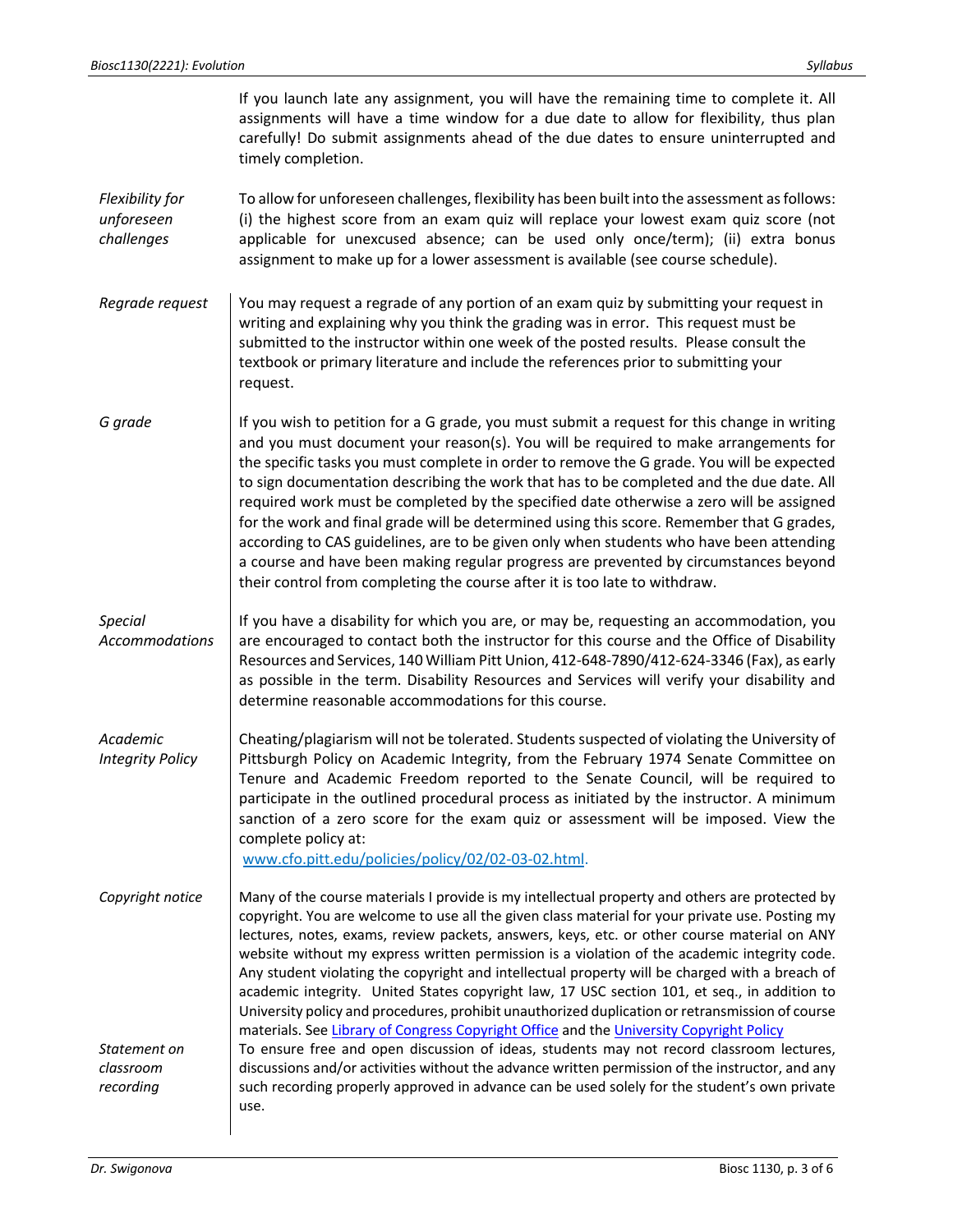| E-mail<br>Communication<br>Policy: | Each student is issued a University e-mail address (username@pitt.edu) upon admittance.<br>This e-mail address may be used by the University for official communication with<br>students. Students are expected to read e-mail sent to this account on a regular basis.<br>Failure to read and react to University communications in a timely manner does not<br>absolve the student from knowing and complying with the content of the communications.<br>The University provides an e-mail forwarding service that allows students to read their e-                                                                                                                                                                                                                                                                                                                                                                                                                                                                                                                                                                                                                                                                                                                                                                                                                                                                                                                                                                                 |  |  |  |
|------------------------------------|---------------------------------------------------------------------------------------------------------------------------------------------------------------------------------------------------------------------------------------------------------------------------------------------------------------------------------------------------------------------------------------------------------------------------------------------------------------------------------------------------------------------------------------------------------------------------------------------------------------------------------------------------------------------------------------------------------------------------------------------------------------------------------------------------------------------------------------------------------------------------------------------------------------------------------------------------------------------------------------------------------------------------------------------------------------------------------------------------------------------------------------------------------------------------------------------------------------------------------------------------------------------------------------------------------------------------------------------------------------------------------------------------------------------------------------------------------------------------------------------------------------------------------------|--|--|--|
|                                    | mail via other service providers (e.g., Hotmail, AOL, Yahoo). Students that choose to<br>forward their e-mail from their pitt.edu address to another address do so at their own risk.<br>If e-mail is lost as a result of forwarding, it does not absolve the student from responding<br>to official communications sent to their University e-mail address. To forward e-mail sent<br>to your University account, go to http://accounts.pitt.edu, log into your account, click on                                                                                                                                                                                                                                                                                                                                                                                                                                                                                                                                                                                                                                                                                                                                                                                                                                                                                                                                                                                                                                                    |  |  |  |
|                                    | Edit Forwarding Addresses, and follow the instructions on the page.<br>Be sure to log out of your account when you have finished. For the full E-mail<br>Communication Policy, go to www.bc.pitt.edu/policies/policy/09/09-10-01.html.                                                                                                                                                                                                                                                                                                                                                                                                                                                                                                                                                                                                                                                                                                                                                                                                                                                                                                                                                                                                                                                                                                                                                                                                                                                                                                |  |  |  |
| Take Care of<br>Yourself           | Do your best to maintain a healthy lifestyle this semester by eating well, exercising,<br>avoiding drugs and alcohol, getting enough sleep, and taking time to relax. Despite what<br>you might hear, using your time to take care of yourself will actually help you achieve your<br>academic goals more than spending too much time studying. All of us benefit from support<br>and guidance during times of struggle. There are many helpful resources available at Pitt.<br>An important part of the college experience is learning how to ask for help. Take the time<br>to learn about all that's available and take advantage of it. Ask for support sooner rather<br>than later -this always helps. If you or anyone you know experiences any academic stress,<br>difficult life events, or difficult feelings like anxiety or depression, we strongly encourage<br>you to seek support. Consider reaching out to a friend, faculty or family member you trust<br>for assistance connecting to the support that can help.<br>The University Counseling Center is here for you: call 412-648-7930 and visit their website.<br>If you or someone you know is feeling suicidal, call someone immediately, day or night:<br>University Counseling Center (UCC): 412 648-7930University Counseling Center Mental<br>Health Crisis Response: 412-648-7930 x1Resolve Crisis Network: 888-796-8226 (888-7-<br>YOU-CAN) If the situation is life threatening, call the Police: On-campus: Pitt Police: 412-<br>268-2121Off-campus: 911 |  |  |  |

*I would like you to know that I am here to help you to learn and do well. On the other hand, I expect you to complete all work on time with sufficient effort and detail. Clear communication is essential for a success. Do not hesitate to contact me any time by email to request a zoom meeting. I am here to assist you to be successful, but it is your responsibility to communicate clearly if you need help.*

*I am looking forward to a successful and productive term,*

*Dr. Swigonova*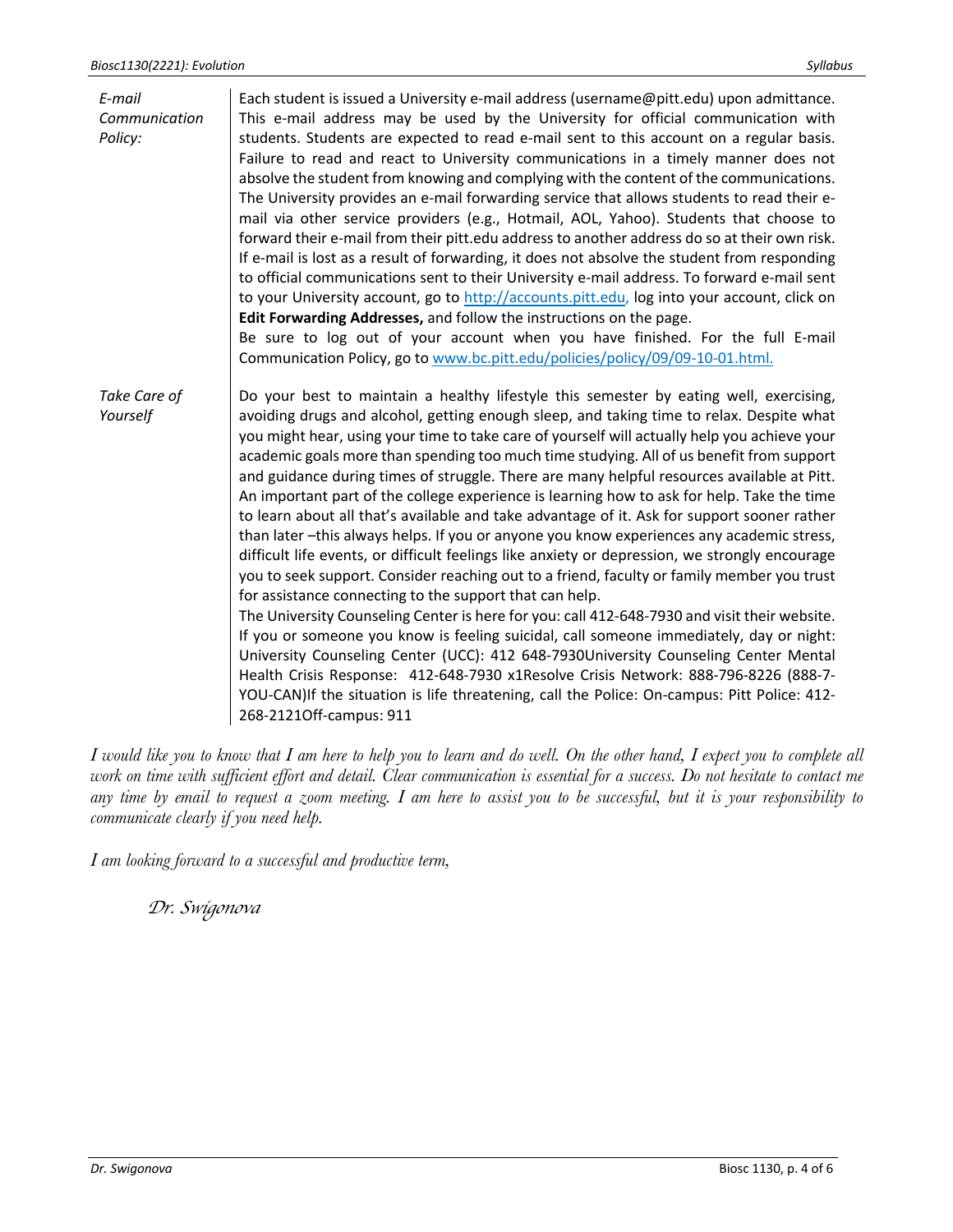## **Course schedule:**

**All exams will be in-person during scheduled times, do note the dates and times to avoid any scheduling conflicts!** *Lecture* topics are subjects to revision as the term progresses, you will be notified of changes during class and communications via Canvas announcements. *Exam Quizzes* are scheduled as indicated and their dates will NOT change. All exam quizzes will be conducted as in-person hard copy tests. *Group Assignments (GA)* will be completed by all members of a collaborative group (indicated on Canvas) and submitted by the leader. The group leader is responsible for making sure all members of the group reviewed the assignment before submission. If a member of a group is missing and does not contribute to the GA assignment, the contributing members are expected to submit the completed work to Dr. Swigonova by email (not via Canvas) noting the member who missed the assignment.

| Module                                                 | Date        | <b>Lecture Topic</b>                                                                                                | <b>Readings &amp; Group Assignments)</b>                                                                                           |
|--------------------------------------------------------|-------------|---------------------------------------------------------------------------------------------------------------------|------------------------------------------------------------------------------------------------------------------------------------|
| History,<br>Genetic                                    | 08/30 - M   | Welcome, course introduction and policies<br>L1: Evidence for Evolution                                             | Ch. 2                                                                                                                              |
|                                                        | 09/01 - W   | L2: Darwin & Theory of Natural Selection                                                                            | Ch.3<br>PLA01: Evidence for evolution - due by 3:00pm<br>GA1: Evidence for evolution - due 9/03 by 11:59pm                         |
| Variation,                                             | 09/06 - M   | Labor Day - enjoy the break!                                                                                        |                                                                                                                                    |
| Mutation &<br>Selection                                | $09/08 - W$ | L3: Mutation and Genetic Variation                                                                                  | Ch. 5<br>PLA02: Natural selection - due by 3:00pm<br>GA2: Natural selection, genetic variation & mutation<br>- due 9/10 by 11:59pm |
| Population<br>Genetics                                 | $09/13 - M$ | Exam Quiz #1 - material of Ch. 2, 3 and 5 &<br>associated activities<br>L4: HWE & Selection and Mutation            | Ch.6                                                                                                                               |
|                                                        | $09/15 - W$ | L4: HWE & Selection and Mutation (continue)                                                                         | Ch.6<br>GA3: Natural Selection & mutation – due $9/17$ by<br>11:59pm                                                               |
|                                                        | $09/20 - M$ | L5: Migration & Genetic Drift                                                                                       | Ch. 7                                                                                                                              |
|                                                        | $09/22 - W$ | L6: Nonrandom mating & The Neutral Theory of<br>Evolution                                                           | Ch. 7<br>GA4: Migration & Genetic Drift & coefficient of<br>inbreeding - due 9/24 by 11:59pm                                       |
| Adaptation,<br>Behavior & Life<br>History<br>Evolution | $09/27 - M$ | Exam Quiz #2 - material of Ch. 6, 7 & associated<br><b>activities</b><br>L7: Study of adaptation                    | Ch. 10                                                                                                                             |
|                                                        | $09/29 - W$ | L7: Scientific approaches to study adaptation<br>(continue)                                                         | Ch. 10<br>PLA03: Adaptation -due by 3:00pm<br>GA5: Study of adaptation - due 10/1 by 11:59pm                                       |
|                                                        | $10/04 - M$ | L8: Kin Selection and Social Behavior                                                                               | Ch. 12<br>PLA04: Social behavior -due by 3:00pm<br>GA6: Kin Selection - due 10/8 by 11:59pm                                        |
|                                                        | $10/06 - W$ | L9: Senescence & Other Life History Characters                                                                      | Ch. 13.1-13.2                                                                                                                      |
| Sex Selection &<br>Speciation &<br>Phylogenetics       | $10/11 - M$ | Exam Quiz #3 - material of Ch. 10, 12, 13.1&13.2<br>& associated activities<br>L10: Sexual Selection                | Ch. 11                                                                                                                             |
|                                                        | $10/13 - W$ | L11: Sexual Selection (continue)                                                                                    | Ch. 11<br>PLA05: Sexual selection - due by 3:00pm<br>GA7: Sexual selection - due 10/15 by 11:59pm                                  |
|                                                        | $10/18 - M$ | L12&13: Mechanisms of Speciation                                                                                    | Ch. 16<br>PLA06: Speciation - due by 3:00pm on 10/20                                                                               |
|                                                        | $10/20 - W$ |                                                                                                                     | GA8: Speciation - due 10/22 by 11:59pm                                                                                             |
|                                                        | $10/25 - M$ | L14: Reconstructing Evolutionary Trees                                                                              | Ch. 4<br>PLA07: Phylogenetics- due by 3:00pm<br>GA9: Insect phylogeny - not graded (visit office<br>hours)                         |
|                                                        | $10/27 - W$ | Exam Quiz #4- material of Ch. 11, 16, 4 &<br>associated activities<br>L15: Origins of Life & Precambrian Evolution) | Ch. 17                                                                                                                             |